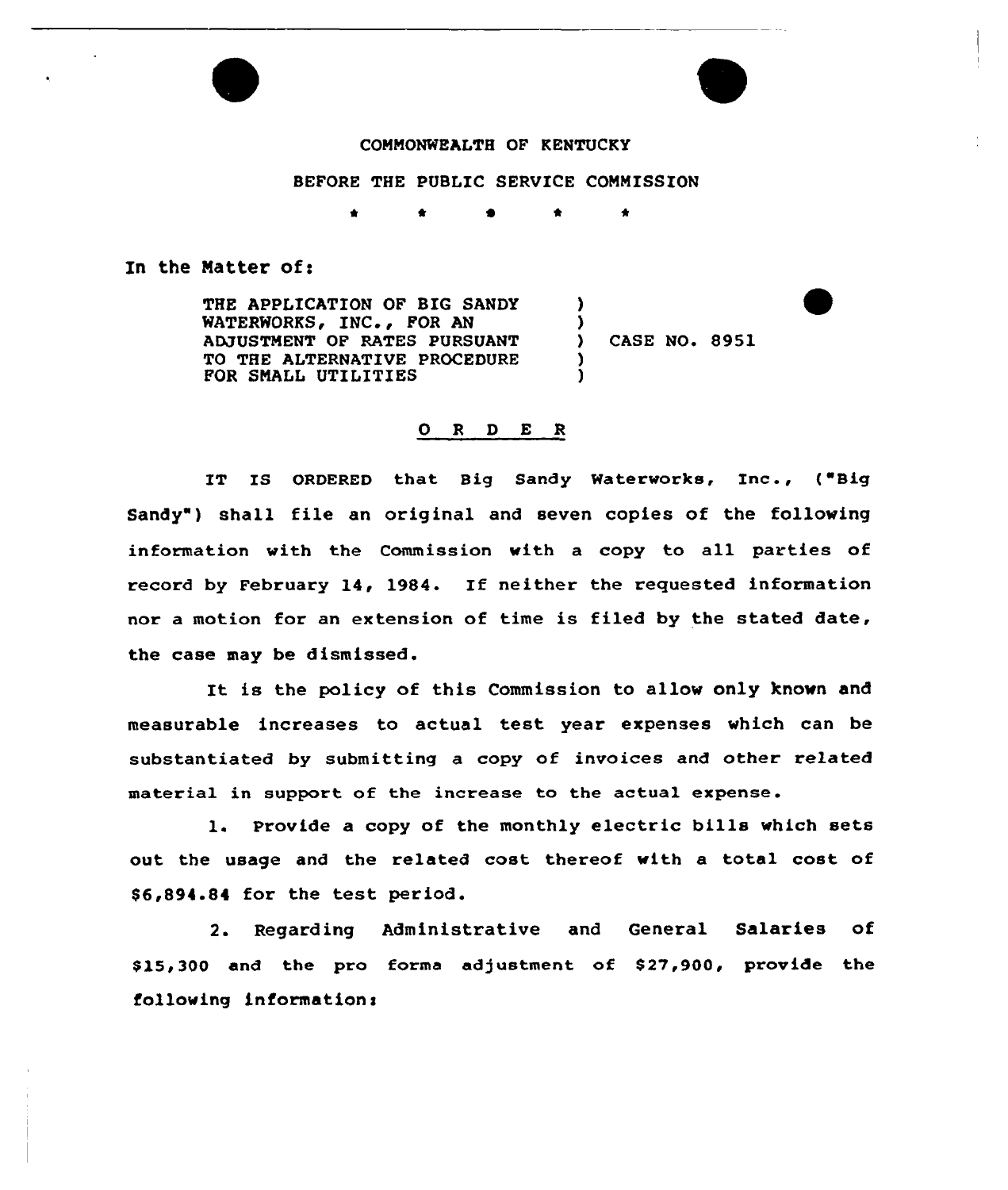a. Name of present employees and titles.

b. Base salary and/or hourly rate.

c. Number of hours worked per week in the performance of duties.

d. Make an analysis of the proposed wage adjustment of \$27,900 regarding how much each present and prospective employee will receive as a result of this wage adjustment.

e. State the name of the employee who presently reads the meters, prepares the monthly bills and handles the collections. There was no cost allocated to customer accounts expenses in the 1982 annual report of Big Sandy.

3. Provide a copy of all invoices pertaining to insurance expense for the test period of \$2,734. The invoice should state the type of coverage and the period of the policy.

4. The depreciation schedule for the year ended December 31, 1982, filed with the application of Big Sandy lists capital additions of \$8,527.94 made during the period February 19, 1981, through August 26, 1982, on which depreciation expense was computed on the ACRS method. The Commission recognizes only depreciation expense computed on the straight-Line method for rate-making purposes. Please adjust and refile the depreciatian expense schedule for the test period, accordingly. Also, revise the Depreciation Reserve to reflect this accounting treatment throughout the past write-offs to depreciation expense.

5. provide <sup>a</sup> copy of the invoices for the following test year expenses: (Limited to invoices of \$50 and over)

 $-2-$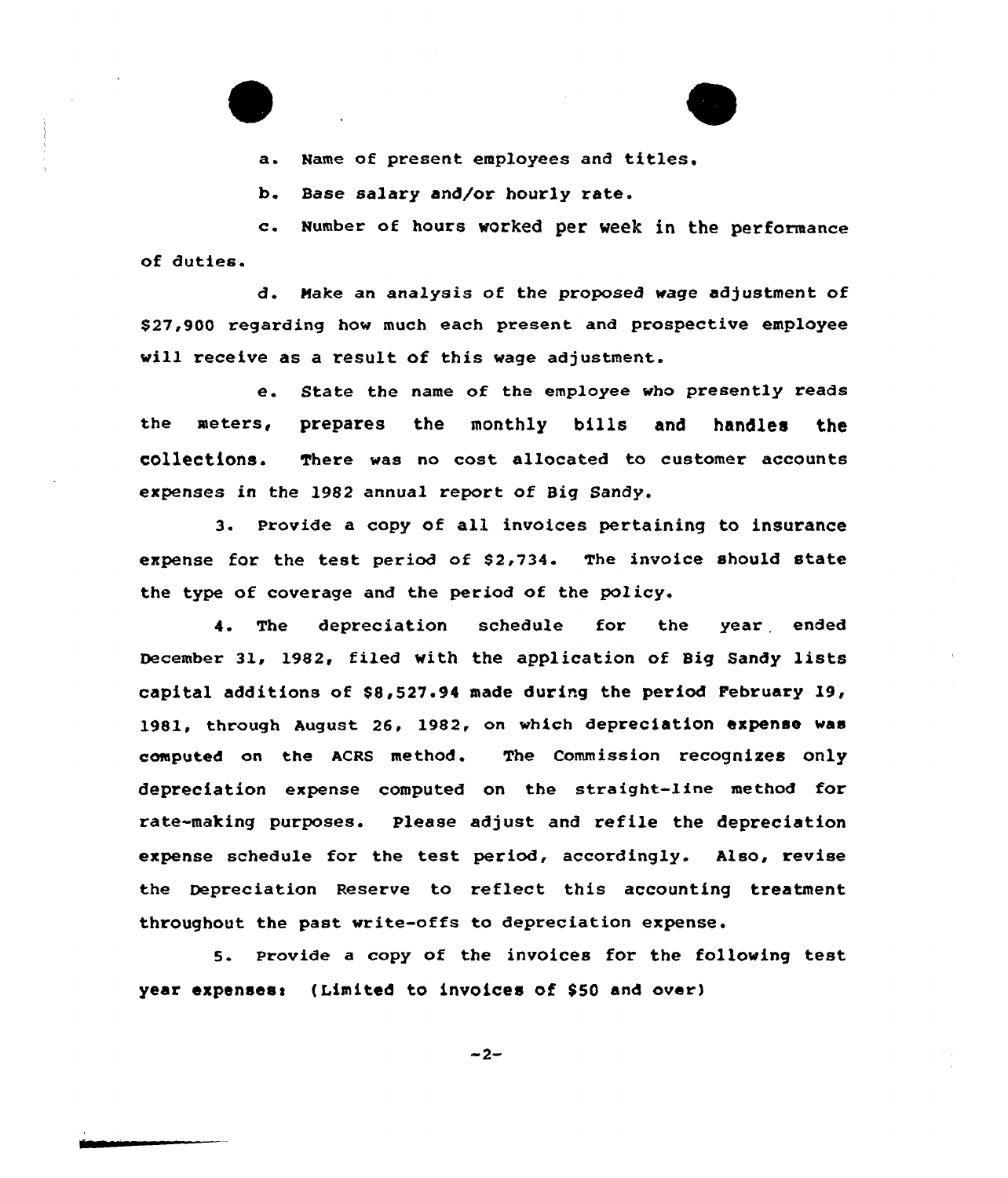

- a. Source of Supply Operation Supervision and Engineering  $-$  \$6,000.
- b. Chemicals  $-$  \$3,400.
- c. Miscellaneous Water Treatment Expenses \$3,700.
- d. Transmission and Distribution Naintenance of Miscellaneous plant - \$3,221.
- e. Office Supplies and Other Expenses \$4,203.
- f. Outside Services Employed \$2,951.
- g. Miscellaneous General Expenses \$5,765.
- h. P.S.C. Taxes \$ 286.28.

6. On page <sup>2</sup> of the application, Big Sandy has made the following pro forma adjustments to operating expenses: building improvements \$4,219.32, system improvements \$5,204.64, purchase of a truck \$5,310.84 and office equipment purchase of \$3,635.20. Provide the following information concerning these adjustments:

- a. Gross cost of the equipment and/or improvement.
- b. Useful life of each asset.
- c. On what basis did Big Sandy compute each adjustment?
- To date, have any of the improvements been made and d. purchases or contracted for?

7. The 1982 annual report of Big Sandy shows 484 residential customers and the application shows 428 customers or a loss of 56 customers. Provide an explanation for this loss in customers.

8. Does Big Sandy file its income tax returns under the provisions of a sub-chapter "S" corporation?